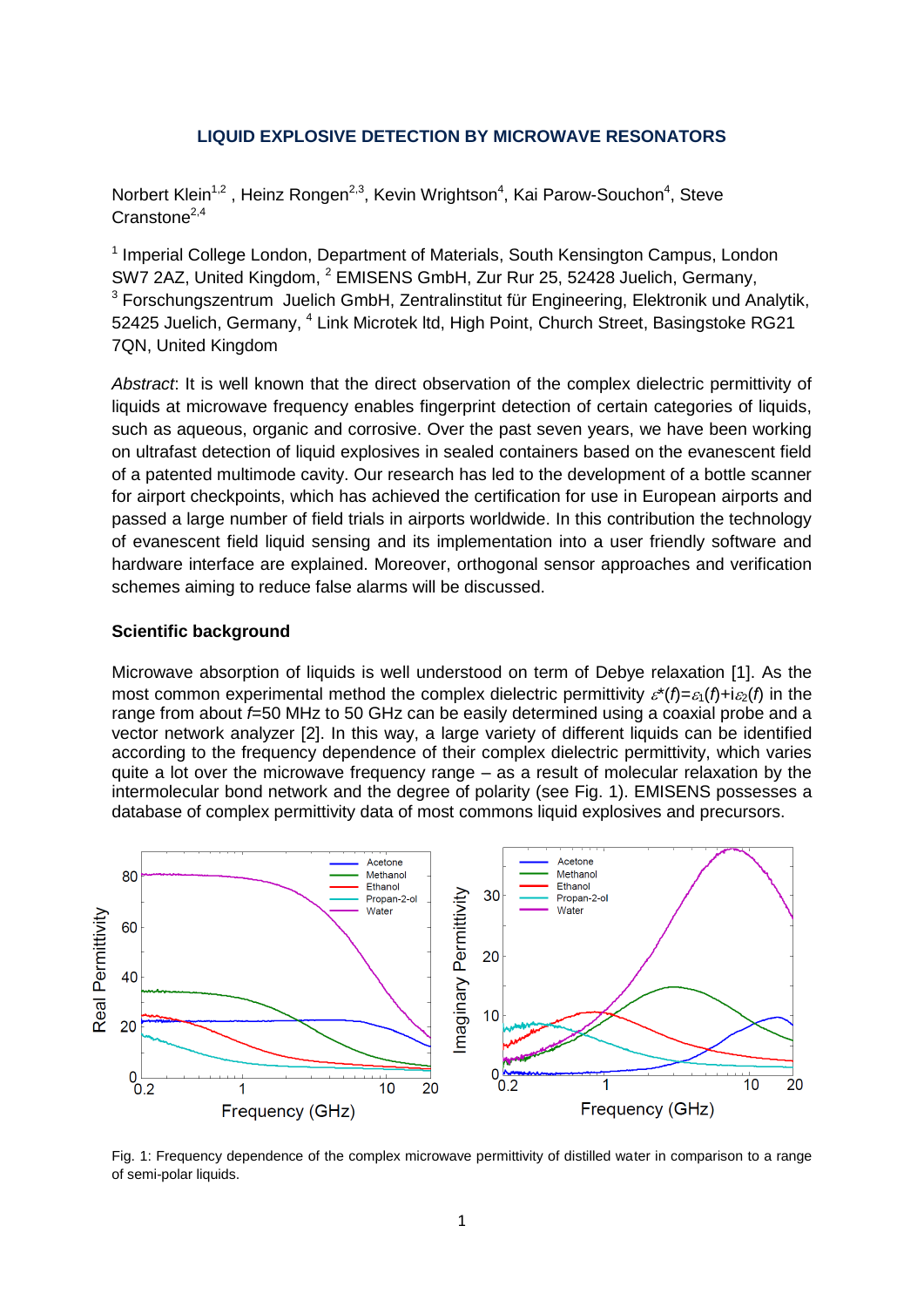In addition, the level of ionic conductivity has a strong effect on  $\varepsilon_2(f)$  below about 1 GHz, which helps to separate typical consumer liquids from a range of threat liquids and provides a clear signature of corrosive liquids such as acids. Hence, wideband dielectric microwave measurements enable fingerprint detection of many common threats. However, for recording a full spectrum like in Fig. 1, an invasive approach Is required, which requires the opening of the container for inspection. Non-invasive measurements through the container wall are much less accurate and can currently only be performed by resonator measurements at spot frequencies – provided that the container wall is non-metallic. A severe difficulty arises due to the huge variety of size and shape of non-metallic containers in a typical checkpoint situation.

## **EMISENS**

EMISENS was founded by one of the authors (N. Klein) in 2007 as a spin-off from Forschungszentrum Juelich in Germany, the largest interdisciplinary Research Centre in Germany [\(www.fz-juelich.de\)](http://www.fz-juelich.de/). Together with EMISENS's partners and major shareholders Link Microtek ltd in the UK [\(www.linkmicrotek.com\)](http://www.linkmicrotek.com/) and GLOBES Electronic GmbH&CoKG in Germany [\(www.globes.de\)](http://www.globes.de/), EMISENS develops, manufactures, and commercializes sensor products based on their patented microwave evanescent field sensor technology. Since 2010, the manufacturing and development site of EMISENS is with Link Microtek in Basingstoke. EMISENS products are modular assemblies of a multimodal evanescent field resonator, a tailored high-frequency analogue electronic module providing functionality and performance comparable to state-of-art microwave network analyzers, a fast data analysis software, a database containing characteristic properties of a large variety of materials, and a user interface which accommodates with the demands of non-microwave experts and commercial users.



### **EMILI 2 bottle scanner**



Fig.2: EMILI 2S bottle scanner with integrated weight sensor (left) and dual-mode cavity small scale manufacturing at Link Microtek in Basingstoke (right).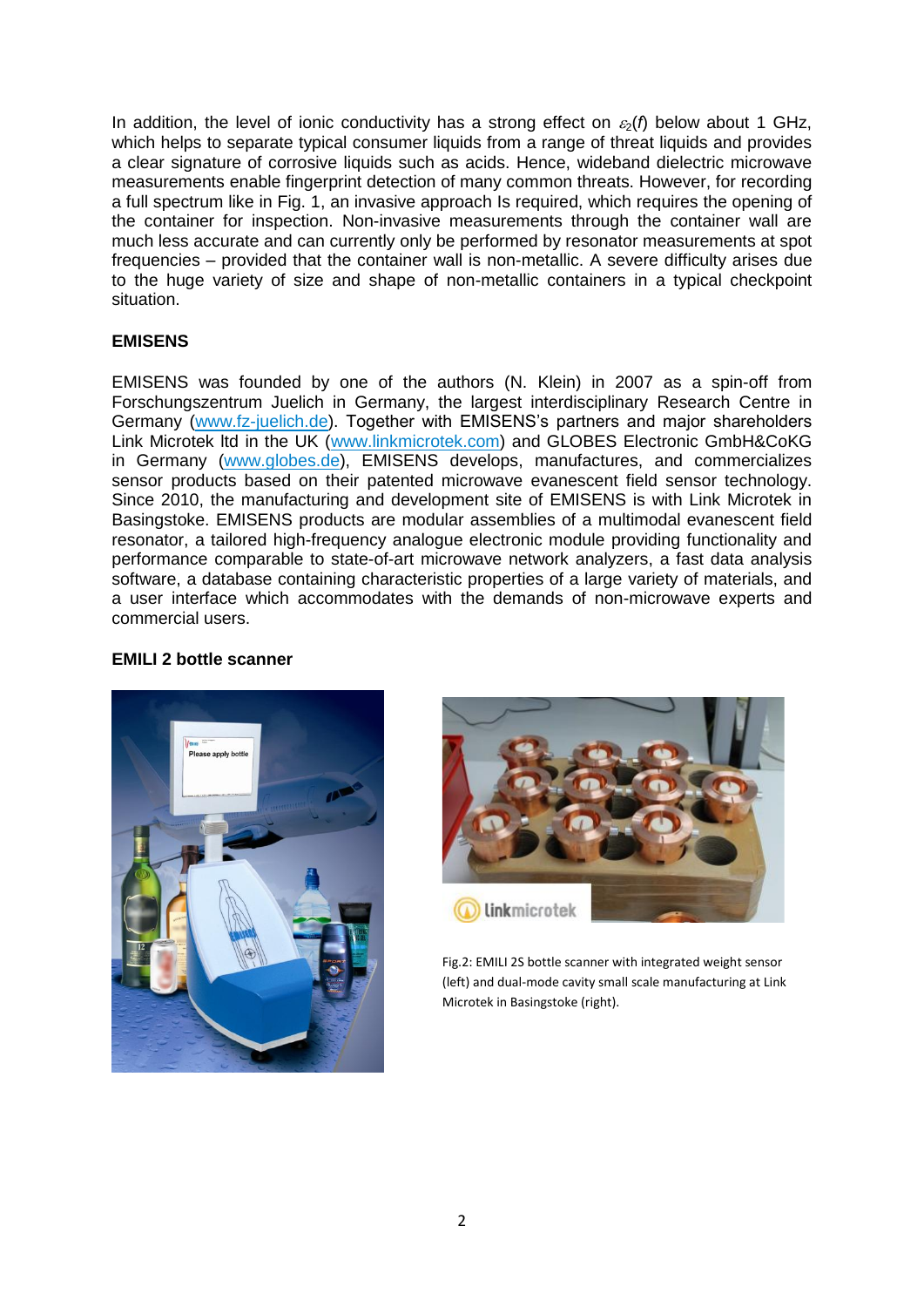The EMILI 2 (Fig. 2) bottle scanner (EMILI = Electromagnetic Identification of liquids) is a plug and play instrument which enables fast identification of threat liquids in non-metallic containers without the need of opening the bottle (datasheet and video see www.emisens.com ). As described in [3], EMILI 2 is based on a patented semi-open dielectric-loaded dual-mode cavity. The bottle under investigation is brought with its sidewall close to the aperture of the cavity, such that the evanescent modal field leaks by a few centimeters into the liquid. Our patented dual-mode cavity utilizes two high-Q modes at around 150 MHz and 2 GHz, espectively, with strongly overlapping evanescent fields. Bottle-induces changes of the resonant frequencies and *Q* factors of both modes are determined from the measured transmission within less than one second by employing an integrated circuit-board version of a scalar network analyzer. The results are compared to a database which contains the threat liquids parameter ranges. In the most simple modus of operation, EMILI 2 displays "PASS" or "REJECT" on the output monitor within one second – depending on the result of the measurement and database comparison. For the highest possible throughput and ease of operation as well as minimal training requirement, the bottle is recognized by the software during its manual approach: the measurement is triggered automatically, as soon as the bottle is in the correct measurement position. EMILI 2 stores bottle raw data, enabling reconstruction of any possible incidence during operation within a security area. The particular detection configuration, i.e. the range of threat items to be rejected by a scan, can be adjusted by uploading a configuration file. In the latest version, EMILI 2 is equipped with a touch screen monitor, which allows customization and user interaction (see next chapter).

EMILI 2 is officially approved (Standard 2) by ECAC (European Civil aviation conference, [https://www.ecac-ceac.org/\)](https://www.ecac-ceac.org/), hence eligible to used at all European Airports. Over the last 12 months, EMILI successfully passed a range of field trials at a large number or airports within the EU and beyond.

### **Tackling the false alarms – upgrade EMILI 2S**

According to valid European legislation, screening of liquids in airport checkpoint will be launched from Feb. 2014 onwards. Within a Phase 1 which is expected to last at least for one year, screening will be restricted to items which are currently exempted from the ban, such as baby food, liquid medication and liquid dietary products. Based on the success of Phase 1, which is critically dependent on the performance of the equipment in terms of reproducibility, reliability, throughput and false alarm rates, it is planned that the range of items to be screened will be gradually expanded, ultimately leading to a complete release of the ban.

Although EMILI 2 has the highest throughput in comparison to the full range of competitor's products on the market, we have started to tackle the relatively high false alarm rates of EMILI 2 for some spirits and perfumes, which will become an issue along with the realistic possibility of screening duty-free items after re-entry into a security area. This is a particular problem of large airports like London Heathrow. On the other hand, combinations of advanced X-ray and Raman systems, as currently being favoured by some large international airports, significantly compromise the throughput and are very expensive.

Emisens and Link Microtek are currently concentrating their research and development efforts on the implementation of "orthogonal" sensing techniques into the EMILI platform. Orthogonal means that the physical properties of the liquid to be tested by the "orthogonal"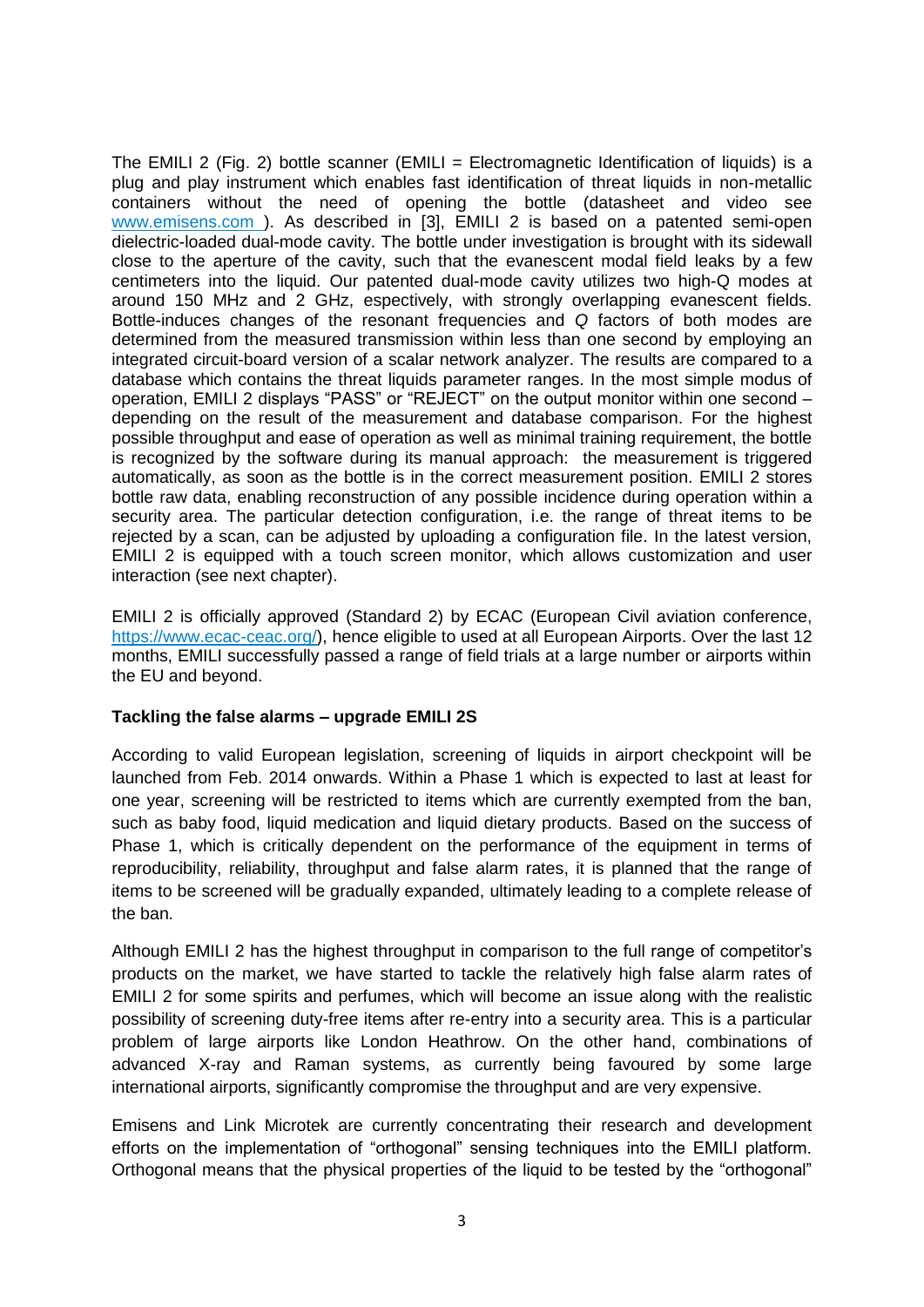channel are not correlated to the microwave dielectric properties. As a first successful approach, the integration of a weight sensor was recently certified by ECAC. Provided that the volume of the liquid is known and that the weight of the empty container can be estimated, the physical density of the liquid can be determined, which represent an additional physical parameter which is "orthogonal" to the complex microwave permittivity. Since the scale is integrated into the EMILI detector, the additional weight determination does not compromise the measurement speed significantly.

The EMILI 2S software and hardware upgrade can be used in two different modes (Fig. 3) :

Mode 1: Database of barcoded benign items. Frequently occurring duty free items such as high-valued spirits can be easily recorded into the EMILI database, just by placing a "cleared" bottle on the EMILI 2S machine and reading the barcode with a USB-attached handheld barcode reader. If a bottle under test fails because of the microwave analysis, the user is requested via output monitor to read the barcode of the item. Provided that the barcode is in the database, EMILI compares the measured weight and microwave parameters with the entries in the database and "passes" in case of data matching within carefully defined error windows. In cases of either database mismatch or if the item is *not* in the database, the item will be rejected (see Fig. 3).

Mode 2: Manual selection of content volume and container material (ECAC approved). If a bottle under test fails because of the microwave analysis, the operator is asked to select volume and material (glass, PET, metal can) via touchscreen. In many cases the volume is indicated on the container. Partially compromised by unavoidable errors in the container weight in case of smaller glass containers, this method allows to reduce the false alarm rates significantly (see Fig. 4).

Modes 1 and 2 can be combined in order to achieve the highest possible performance. It is worth to note that semi-filled bottles are excluded from the weight analysis, which is in accordance with existing rules for duty free items in hand luggage.

### **Summary**

.

EMILI is a platform of an autonomous microwave-resonator based detection unit for fast bottle scans within checkpoint scenarios. Apart from airport checkpoint, the system software can be re-configured for other applications such as alcohol and liquid drug detection.

# **References**

[1]: *see for example* J. Barthel and R. Buchner, "High frequency permittivity and its use in the investigation of solution properties", Pure&Appl.Chem., 1991, vol. 63 issue 10, pp. 1473- 1482.

[2]: Agilent dielectric probe kit, see [http://www.home.agilent.com](http://www.home.agilent.com/)

[3]: N. Klein et al., "Dual-mode microwave cavity for fast identification of liquids in bottles", Conference Digest of the International Microwave Symposium, 2011, Baltimore.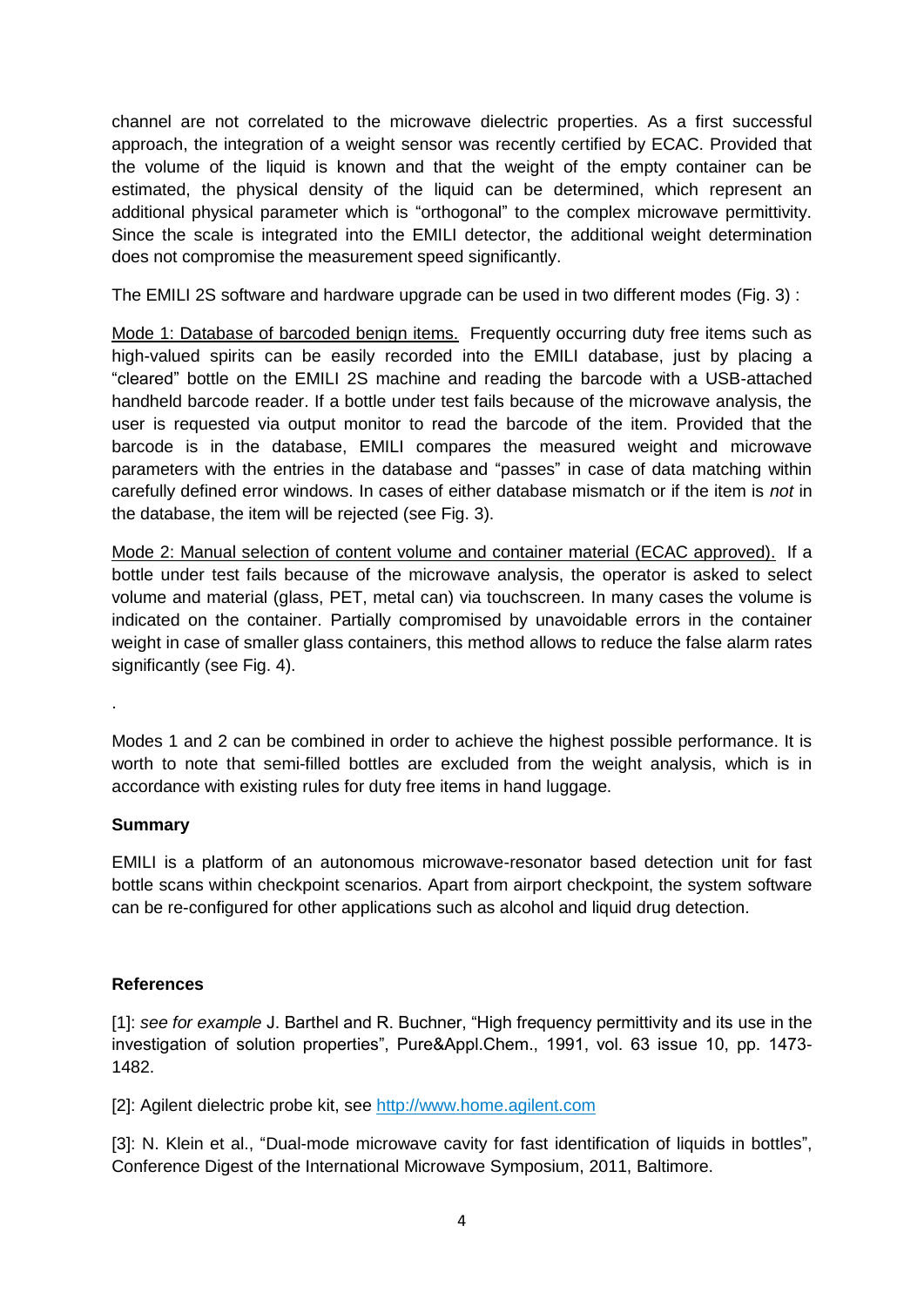

Comparison with previously stored data - cross referenced by Barcode.

If not in database then will Fail. If mismatch with database then will Fail.

Timeout on 'Read Barcode' will default to Fail.

Learn Mode to capture and store data (optional picture addition to aid identification) V1 2013

Fig. 3: Illustration of the CONOPS of the EMILI 2S upgrade by use of an integrated weight sensor, employing a barcode database